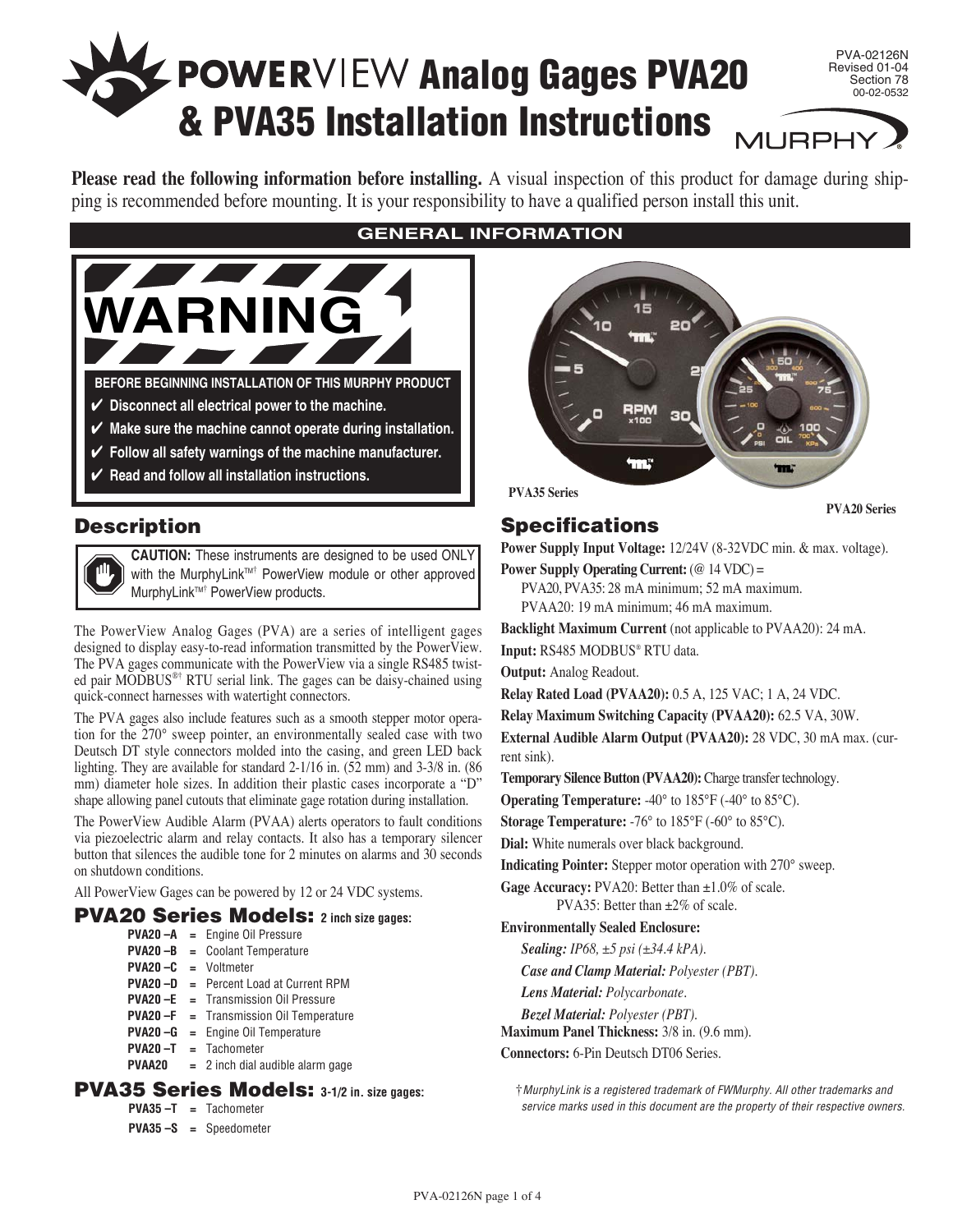#### **PVA20 and PVAA Series Typical Installation and Mounting Dimensions**



## **PVA35 Series Typical Installation and Mounting Dimensions**



PVA-02126N page 2 of 4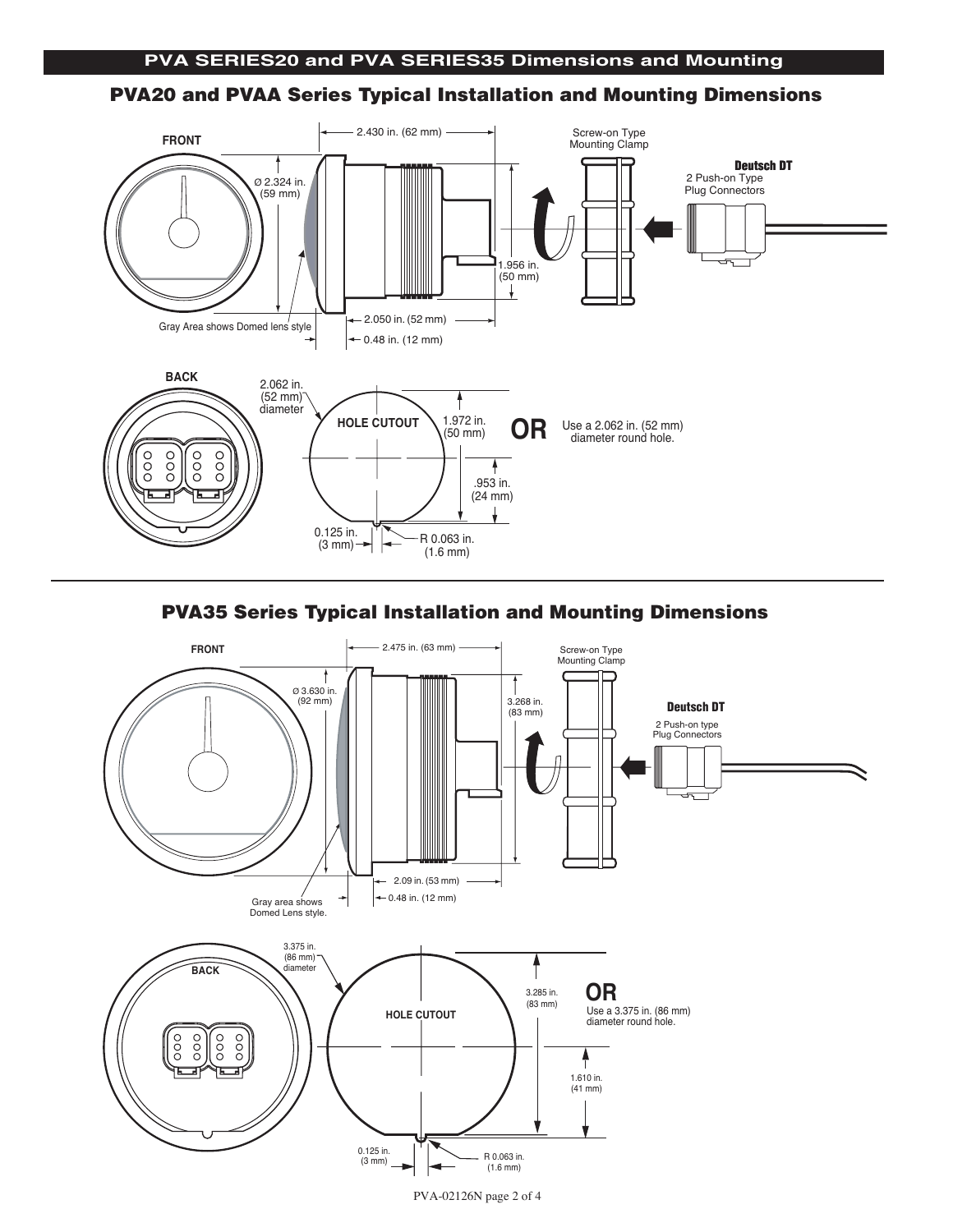#### **PVA20, PVA35 and PVAA SERIES Typical Wirings For 12 and 24 VDC**



**WARNING: Disconnect battery negative cable before wiring or service.** Devices containing solid state components can be damaged or caused to malfunction when used in systems which incorporate inductive loads (e.g. relays, solenoids, etc.) that can generate voltage spikes. To reduce the potential for this type of damage, install a fly back or clamping diode across all inductive loads. Use Murphy diode package 65-00-0343 or equivalent. .<br>A typical diode is 1N4005 and is readily available from commercial sources. Failures of this type are not covered by our Limited Warranty.

#### **PowerView Gages Back View Deutsch DT06-6S Style Connections**



**Note:** Place Resistor between RS485+ and RS485– at end of Line on last PVA gage (included in PVJR or factory purchased panels).

**IMPORTANT: To eliminate external interference: RS485(+) and RS485(-) should be twisted pair cable or twist wires together, one twist per inch minimum. (RS485 wire for example: BELDEN 9841 or 3105A).**